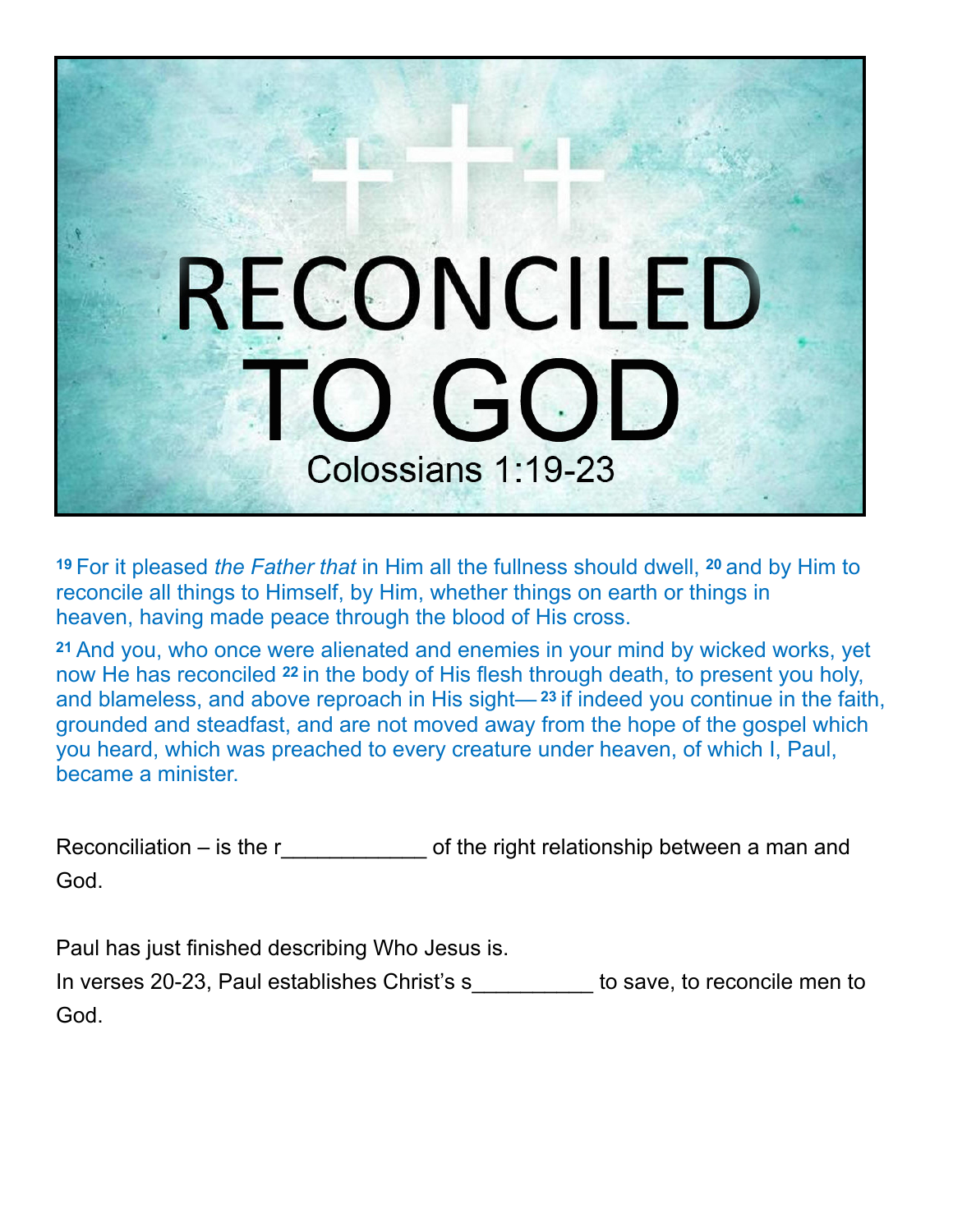The Theology of Reconciliation:

| 5 terms that summarize our salvation.                                                                                                                                                                                                                                                                                                                                                       |
|---------------------------------------------------------------------------------------------------------------------------------------------------------------------------------------------------------------------------------------------------------------------------------------------------------------------------------------------------------------------------------------------|
| $\begin{picture}(20,20) \put(0,0){\dashbox{0.5}(5,0){ }} \put(15,0){\circle{10}} \put(15,0){\circle{10}} \put(15,0){\circle{10}} \put(15,0){\circle{10}} \put(15,0){\circle{10}} \put(15,0){\circle{10}} \put(15,0){\circle{10}} \put(15,0){\circle{10}} \put(15,0){\circle{10}} \put(15,0){\circle{10}} \put(15,0){\circle{10}} \put(15,0){\circle{10}} \put(15,0){\circle{10}} \put(15,0$ |
|                                                                                                                                                                                                                                                                                                                                                                                             |
| $F_{\underbrace{\phantom{135}}\phantom{135}}$                                                                                                                                                                                                                                                                                                                                               |
|                                                                                                                                                                                                                                                                                                                                                                                             |
| S                                                                                                                                                                                                                                                                                                                                                                                           |
| In justification, the sinner stands before God as the accused and is declared                                                                                                                                                                                                                                                                                                               |
| $\mathbf{r}$ . The set of $\mathbf{r}$ is the set of $\mathbf{r}$                                                                                                                                                                                                                                                                                                                           |
| In redemption, the sinner stands before God as a slave and is granted freedom by a                                                                                                                                                                                                                                                                                                          |
| $r_{\underline{\hspace{1cm}}}$ .                                                                                                                                                                                                                                                                                                                                                            |
| In forgiveness, the sinner stands before God as a debtor, and the debt, having been                                                                                                                                                                                                                                                                                                         |
| $p$ .                                                                                                                                                                                                                                                                                                                                                                                       |
| In reconciliation, the sinner stands before God as an e_______ and becomes a friend.                                                                                                                                                                                                                                                                                                        |
| Peace with God is made.                                                                                                                                                                                                                                                                                                                                                                     |
| In sonship, the sinner stands before God as a s________ and is made a son.                                                                                                                                                                                                                                                                                                                  |
| Another way of looking at it:                                                                                                                                                                                                                                                                                                                                                               |
| Forgiveness deals with the f______.                                                                                                                                                                                                                                                                                                                                                         |
| Redemption deals with the ringle part of the ring of the state of the ring of the Redemond Point Red                                                                                                                                                                                                                                                                                        |
| Reconciliation deals with our c_________.                                                                                                                                                                                                                                                                                                                                                   |
| Sonship deals with our position.                                                                                                                                                                                                                                                                                                                                                            |
| When that is accomplished, we call it j                                                                                                                                                                                                                                                                                                                                                     |

## 4 aspects of reconciliation:

1. The p\_equal of reconciliation- vs 20. ... "having made peace through the blood of His cross by Him to reconcile all thing unto Himself; I say, whether they be things in earth, or things in heaven. And you that were once alienated" – or estranged – "and enemies in your mind because of wicked works, yet now has He reconciled." You can't save yourself...only Jesus can do that!